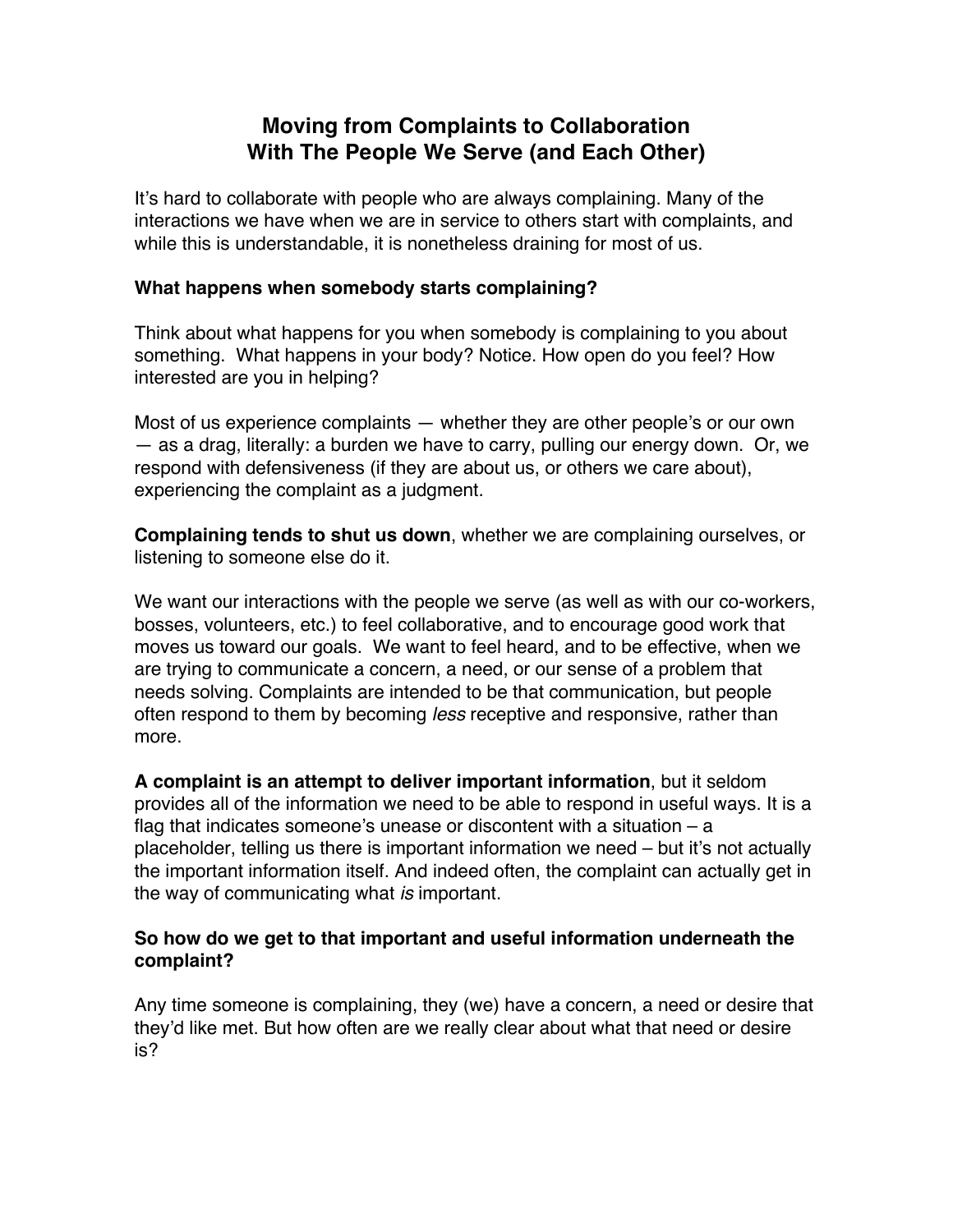Let's take an example: Say you are getting lots of complaints from a person living in an affordable housing complex about their neighbor being "loud and obnoxious." Do you know what specific needs or desires lie under those complaints?

- Are they being triggered by the particular ways in which their neighbor behaves (perhaps due to something in their past)? What is coming up for them? What would help them not feel triggered?
- Are there specific impacts on their own lives (i.e. can't get their kids to sleep, or can't get enough sleep themselves, work at home and can't concentrate, etc.)? How could they get what they need?
- Are they feeling intimidated by this person and want help feeling safer?
- Are they feeling isolated and complaining about their neighbor is a way to connect with you/feel less alone?

There are lots of possibilities. And sometimes the people who are doing the complaining aren't even clear about what it is they want or need.

Since it is impossible to address a need we don't know about, the first step in moving from complaints to collaboration is to get that clarity.

## **Practicing the Translation Process**

Every complaint is an unvoiced request (or a group of unvoiced requests). Translating complaints into specific requests is a powerful way to create more clarity, more focus on solutions, better communication, and more generosity. Translation takes a little practice, but it's not complicated.

## **Try it out – on your own complaints first:**

## **Step 1: Identify the Complaint**

Think about a real, live complaint you currently have about another person/group of people you know, or a people-driven situation that you are an active part of. Write it down. Take a moment and just sit with it. Breathe. Feel whatever comes up for you when you have this complaint.

# **Step 2: List All the Requests**

Now translate it into as many requests as you can think of — requests of other people, requests of yourself, requests of the universe, whatever you can come up with. A simple way to start is to ask yourself: **What do I want?**

Don't worry about whether these are "realistic," or requests you would ever make out loud, the first step is just to figure out what you genuinely want.

Notice: When you go back and read these requests, in what ways do you feel different than when you were just reading/thinking about the complaint?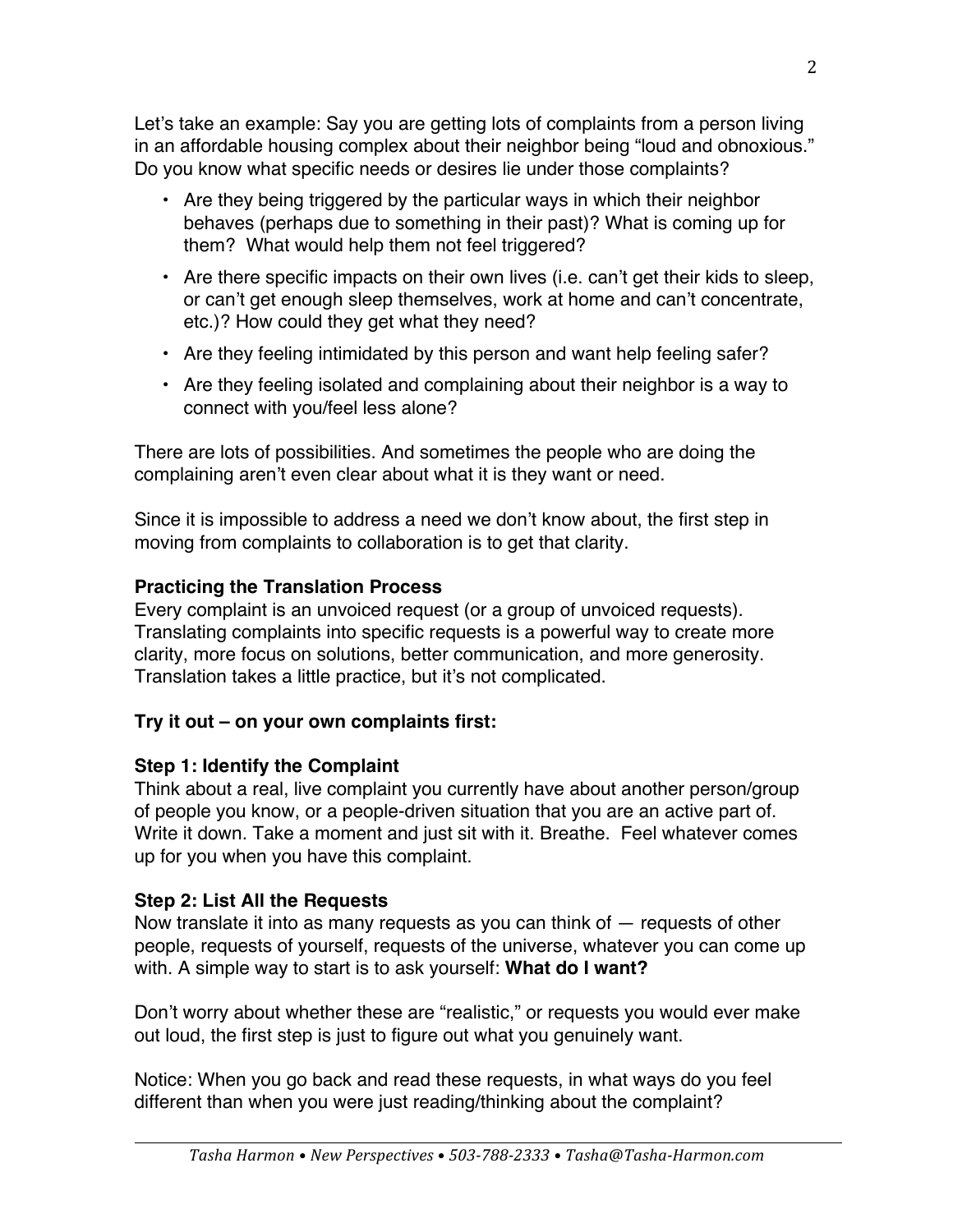## **Step 3: Take Action – from this new understanding**

Think about what actions you want to take now, based on a new understanding of what you want. What requests could you make? What could you choose to do differently in response to your requests to yourself?

## **So why is this useful?**

Notice the differences in your reaction to hearing:

"I'm so sick of how long it takes people to make decisions in this organization. I can't believe we still don't know whether the new initiative is going to happen."

vs.

"When I don't know whether we are going to move forward on the new initiative, or even when that decision will get made, I get anxious because I am worried that I won't have enough time to create the systems I'd need to have in place to ensure that my team can implement our part of it."

What is different for you?

Letting people know what we are experiencing (e.g. "I am worried…") and what it is about the circumstances that are bringing up that feeling (e.g. uncertainty about the timeframe, concerns about workload), tends to create a sense of connection and generosity, very different than the resentment and defensiveness usually created by a complaint.

Making a specific request takes people out of the role of trying to figure out what you want/how to make it better for you, and gives them something specific to chew on. Even if they don't do what you asked them to do, the specificity of your request usually leads to your getting more information about what is happening and why and, often, helps generate creative solutions to the problem you're experiencing.

Going back to the example above, the request might be:

"Could you tell me what the process is for deciding whether to move forward, and when you'll be able to tell us what you've decided?"

Or

"I'd like to request that we know at least six weeks before you need us to be ready to implement the new system so we can get our part done."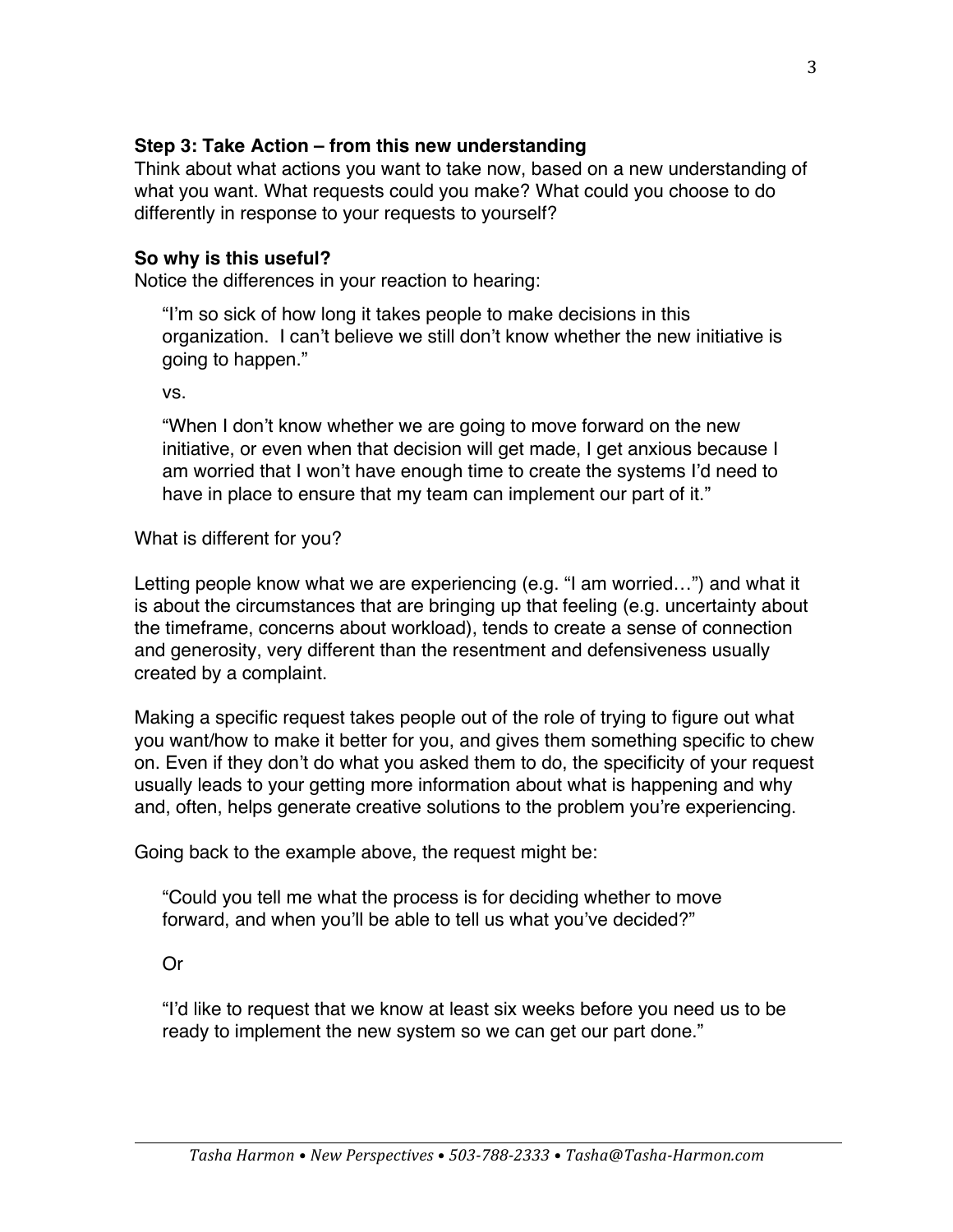# **Helping Others Translate Their Complaints to Requests**

The most fundamental tool for helping people translate their complaints to requests is curiosity. When you hear someone complaining, the invitation is to notice that they are feeling vulnerable and have needs, and get curious about what they are experiencing and what they might want to request. It is often helpful to reflect back what you think you are hearing, with empathy, before trying to find out more. That might look like: "It sounds like this process has been very confusing for you and that you are feeling frustrated. I can certainly understand why you would feel that way." Then, you might try asking a series of questions starting with "what" to see if you can help them tell you want they want. Some useful, basic "what" questions for this are:

- What is difficult/hard/challenging for you about this situation?
- What are you concerned about?
- What do you want to be different? (Or What do you need/want?)
- What do you need to know?
- What do you want me to do? (or How can I help with this?)
- What are you assuming (will happen, this means, etc.)?
- What would make it easy/easier/less difficult?

It is often useful to keep asking "what else?" as they start to respond to one of these questions, to make sure you get the whole list.

As you get answers, stay curious about those answers, asking more curiositybased "what" questions to keep digging until you identify clear things that can be addressed, by you, by someone you can refer them to, or by actions they can take themselves.

In some cases, it can even be useful to introduce this "every complaint is an unvoiced request" idea to the person you are talking with; it can be illuminating for people to realize that they may be more effective at getting what they want if they simply change the WAY they are communicating. If you do start this conversation, you can use the first exercise above as a basis for working on this idea. (There is a worksheet for this on my website.)

This method can also be used when a person is making a specific request that you can't honor (i.e. "evict them" or "move them (or me) to a different apartment," to return to the initial example). If/When you say no, you are likely then to hear another set of complaints, this time about you and your organization. This too is an invitation to help the person more clearly identify the nuances of the problem(s)